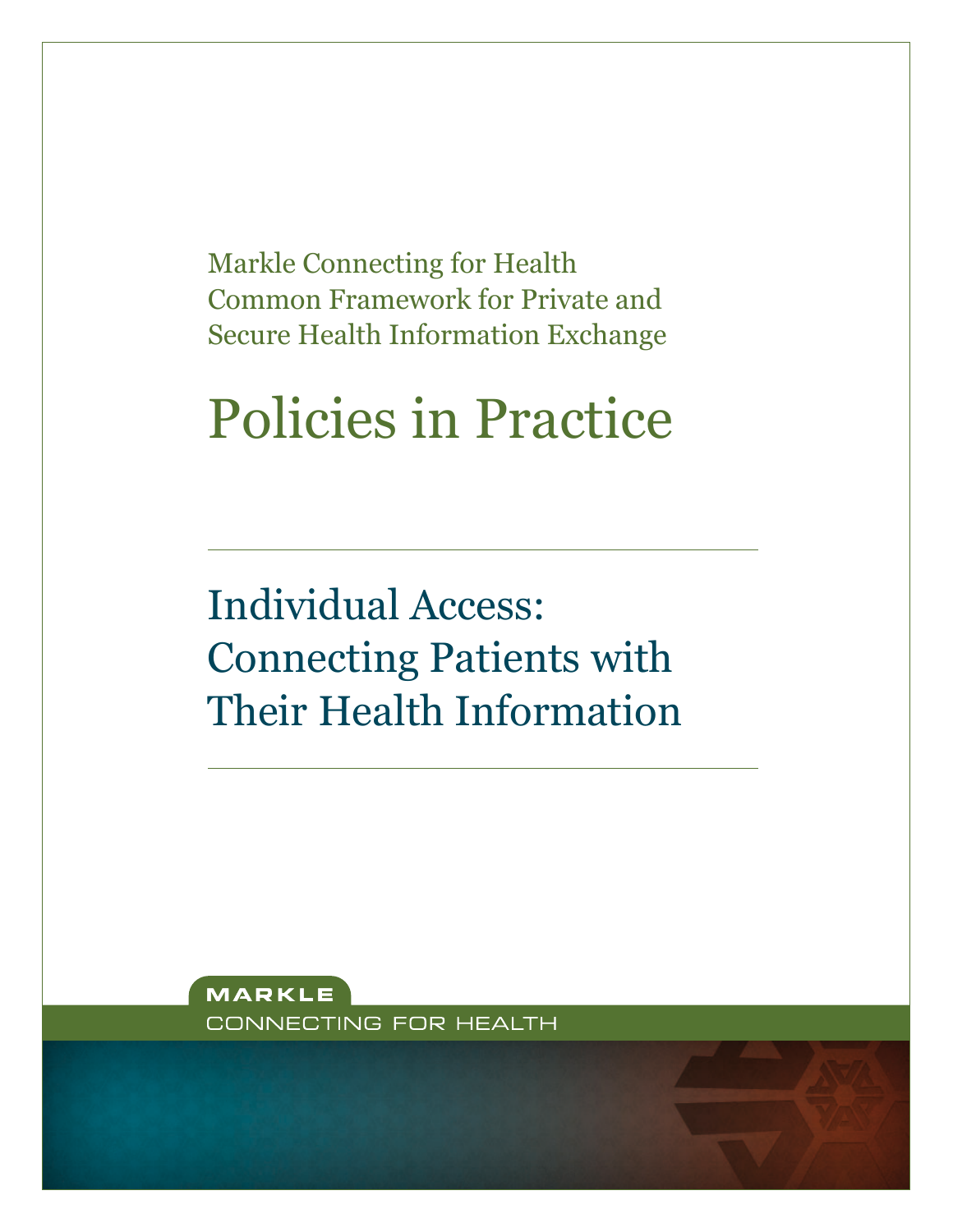The document you are reading is a Markle Connecting for Health Common Framework Policies in Practice for Health Information Sharing (Policies in Practice) resource which supplements the Markle Connecting for Health Common Framework for Private and Secure Health Information Exchange (Markle Common Framework) available in its full and most current version at [www.markle.org/health/markle-common-framework/connecting-professionals.](http://www.markle.org/health/markle-common-framework/connecting-professionals) The Markle Common Framework includes a set of foundational policy and technology guides published in 2006. In April 2012, a set of Policies in Practice was published to further specify these foundational documents and address a range of critical health information sharing implementation needs identified by experts working in the field.

#### Overview & Principles How information is protected How information is exchanged **P1 P2 P3 P4 P5 P6 P7 P8 P9 M1 Privacy in a Networked T7 T6 T5 T4 T3 T2 T1** The Architecture for Privacy in a Networked Health Information Environment Model Privacy Policies and Procedures for Health Information Exchange Notification and Consent When Using a Record Locator Service Correctly Matching Patients with Their Records Authentication of System Users Patients' Access to Their Own Health Information Auditing Access to and Use of a Health Information Exchange Breaches of Confidential Health Information A Common Framework for Networked Personal Health Information The Common Framework: Technical Issues and Requirements for Implementation Health Information Exchange: Architecture Implementation Guide Medication History **Standards** Laboratory Results **Standards** Background Issues on Data Quality Record Locator Service: Technical Background from the Massachusetts Prototype Community Consumer Authentication for Networked Personal Health Information The Architecture for Health Information Environment Full Document Download Model Privacy Policies and Procedures for Health Information Exchange MARKLE COMMON FRAMEWORK Policy Guides Model Contractual Language Technology Guides Implementing private and secure information exchange **D** Overview Policies in Practice Policies in Practice Key Laws and Regulations Consent **Individual Access** HIE Governance Getting Procurement Right Model Contract Update & More FAQs

#### ©2012, Markle Foundation

This work was originally published as part of the Markle Connecting for Health Common Framework Policies in Practice for Health Information Sharing and is made available subject to the terms of a [License](http://www.markle.org/health/markle-common-framework/license) which may be viewed in its entirety at: <http://www.markle.org/health/markle-common-framework/license>. You may make copies of this work; however, by copying or exercising any other rights to the work, you accept and agree to be bound by the terms of the License. All copies of this work must reproduce this copyright information and notice.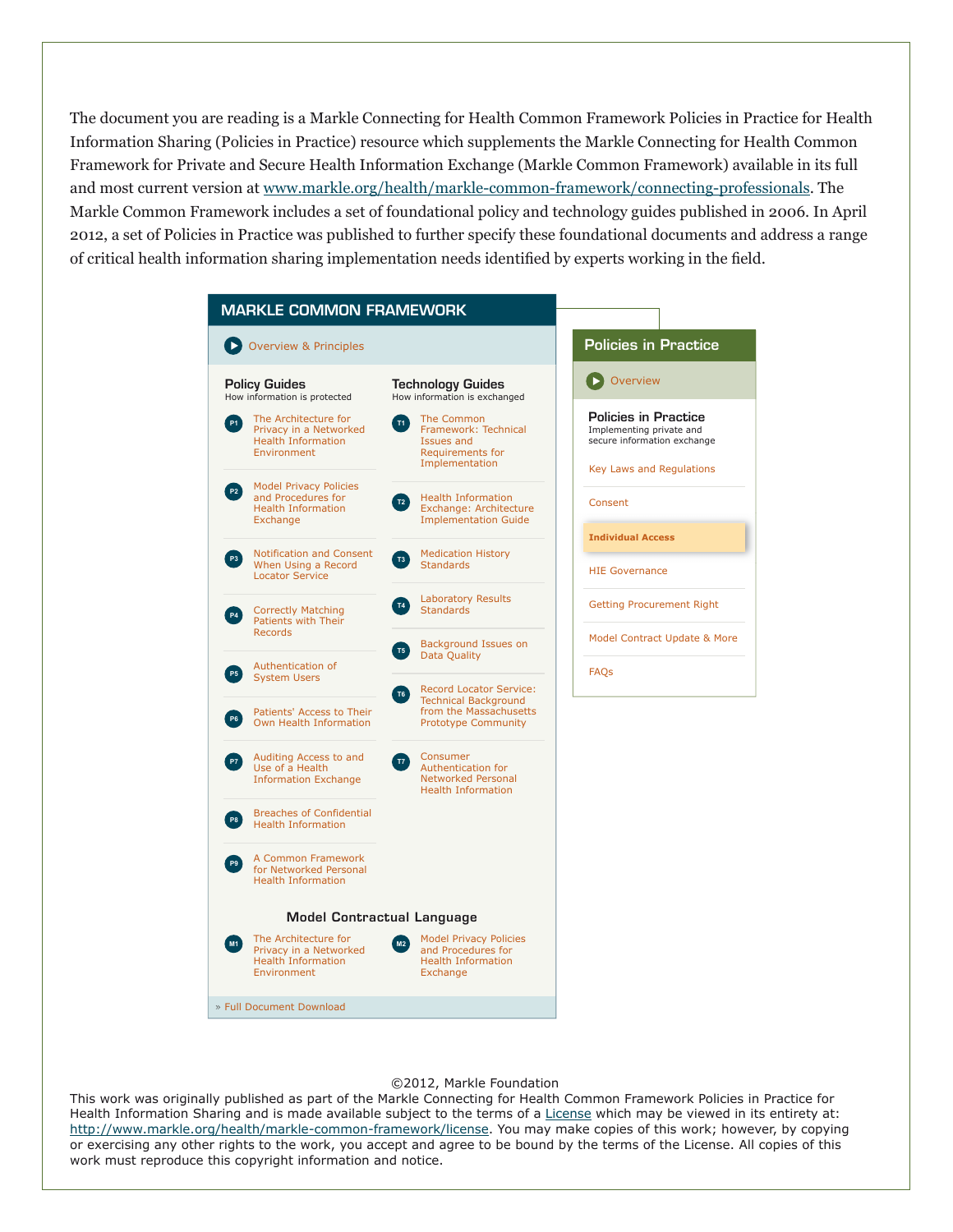## POLICIES IN PRACTICE Individual Access: Connecting Patients with Their Health Information

## Executive Summary

Providing individuals access to their own information is well-rooted in Fair Information Practice Principles (FIPPs) and a basic expectation for health IT. Convenient access to one's own personal health information serves as a building block to helping people lead healthier lives and get higher-quality, more cost-effective care.

The [Markle Connecting for Health Common Framework for Networked Personal Health](http://www.markle.org/health/markle-common-framework/connecting-consumers)  [Information](http://www.markle.org/health/markle-common-framework/connecting-consumers) recommends practices that encourage appropriate handling of personal health information as it flows to and from electronic personal health records (PHRs) and similar applications or supporting services. It is built upon a set of FIPPs-based core principles that provide the foundation for managing personal health information within consumer-accessible data streams.

Recently adopted laws and related policies have accelerated efforts to connect consumers to their health care providers and their own information. The ability for individuals to log in securely online to view and download pertinent health information is a good starting place for enabling such access.

This Policies in Practice outlines the basic requirements for giving patients access to personal health information through a download capability. It draws upon consensus-based recommendations reflected in the [Markle Common Framework for Networked Personal](http://www.markle.org/health/markle-common-framework/connecting-consumers)  [Health Information](http://www.markle.org/health/markle-common-framework/connecting-consumers) and the Markle Connecting for Health [Policies in Practice: The](http://www.markle.org/health/publications-briefs-health/1198-policies-practice-download-capability)  [Download Capability.](http://www.markle.org/health/publications-briefs-health/1198-policies-practice-download-capability)

*Markle Connecting for Health thanks Josh Lemieux, former Director of Personal Health Technology, Markle Foundation, for drafting this paper. [We also thank members of the Markle](#page-14-0)  Connecting for Health* [Health Information Exchange Advisory Committee](#page-14-0) *for their contribution [in developing this paper.](#page-14-0)*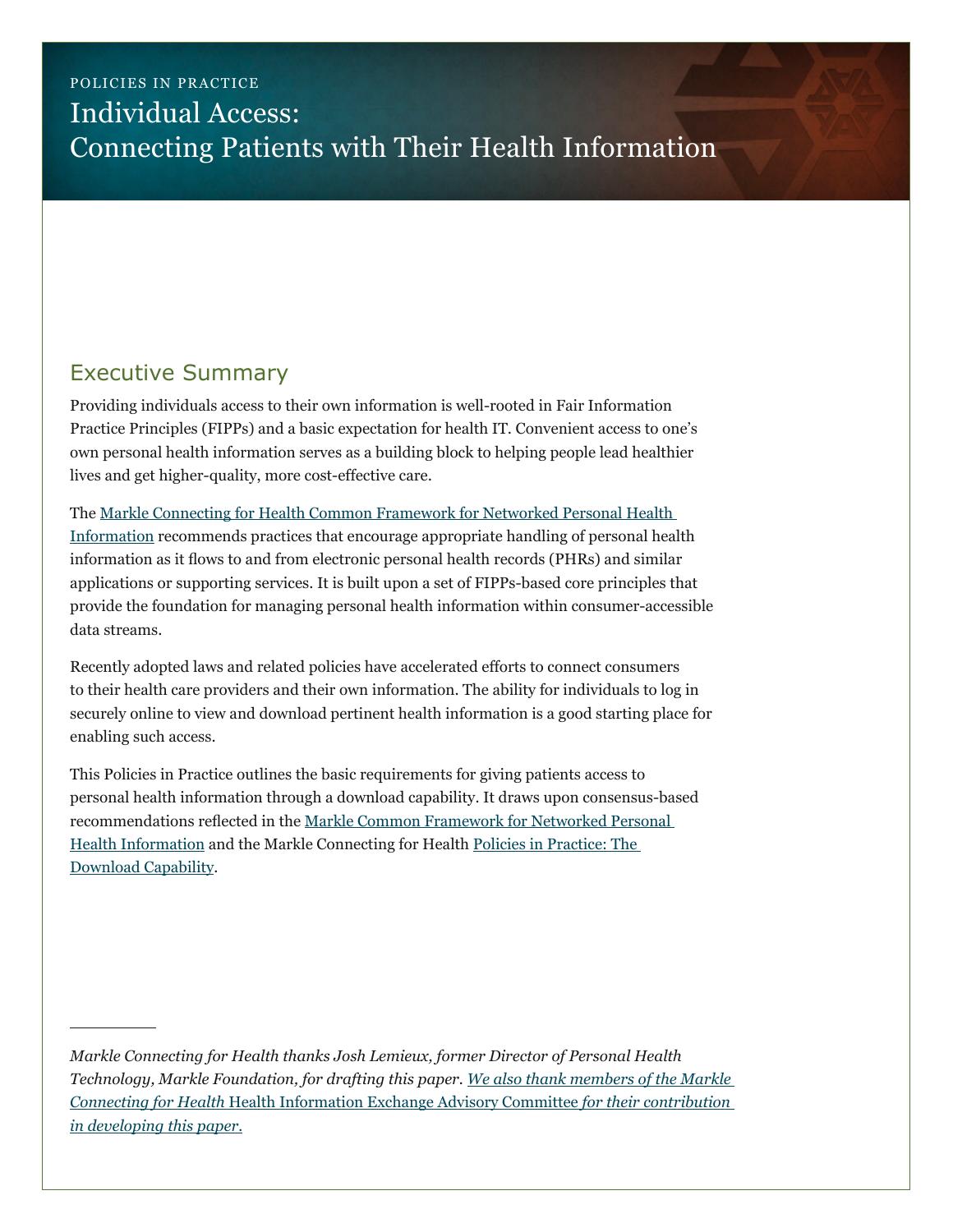### I. What is the Markle Common Framework for Networked Personal Health Information and when does it apply to health information sharing efforts? $1$

The [Markle Common Framework for Networked Personal Health Information,](http://www.markle.org/health/markle-common-framework/connecting-consumers) published in 2008, was developed and supported by 56 organizations, representing technology companies, health insurers, provider groups and medical professional societies, consumer and patient advocacy groups, and privacy experts.

This broad support reflects a consensus on policy and technology practices for the storage and flow of personal health information into and out of consumer-accessible applications such as electronic personal health records (PHRs).

We use the term "consumer access services" for organizations that provide individuals with online connections to personal health information and services. Consumers may be offered such services by a variety of organizations, ranging from existing health care entities (e.g., providers, payers, pharmacies, self-insured employers) to new entrants to the health sector (e.g., technology companies, employer coalitions, or state or regional health information sharing efforts). The Markle Common Framework for Networked Personal Health Information is intended for any organization providing consumer access services—regardless of whether it is covered by the Health Insurance Portability and Accountability Act (HIPAA), a business associate of a HIPAA-covered entity, or outside of the HIPAA regulatory purview.

The Markle Common Framework approach has been applied to create two bodies of work related to the following specific health information technology (IT) contexts:

| <b>The Markle Common Framework</b><br>for Private and Secure<br><b>Health Information Exchange</b><br>(released in 2006)                                                                    | <b>The Markle Common Framework</b><br>for Networked Personal<br><b>Health Information</b><br>(released in 2008)                                                                                                                                        |
|---------------------------------------------------------------------------------------------------------------------------------------------------------------------------------------------|--------------------------------------------------------------------------------------------------------------------------------------------------------------------------------------------------------------------------------------------------------|
| <b>Purpose:</b> Helps health information networks<br>to share information among their members<br>and nationwide while protecting privacy and<br>allowing for local autonomy and innovation. | <b>Purpose:</b> Recommends practices that<br>encourage appropriate handling of personal<br>health information as it flows to and from<br>electronic PHRs and similar applications<br>or supporting services.                                           |
| <b>Focus:</b> Specific to the context of the electronic<br>exchange of patient information among health<br>professionals and health care entities.                                          | <b>Focus:</b> Specific to the context of connecting<br>individuals online to their own information,<br>such as via electronic PHRs, or to other health-<br>related services and applications that use the<br>individual's personal health information. |

<sup>1</sup> The Policies in Practice apply the term "health information sharing effort" broadly to refer to any initiative that supports the electronic exchange of health information between data holders. Similar terminology includes "health information exchange (HIE)," "regional health information organization (RHIO)," and "sub-network organization (SNO)."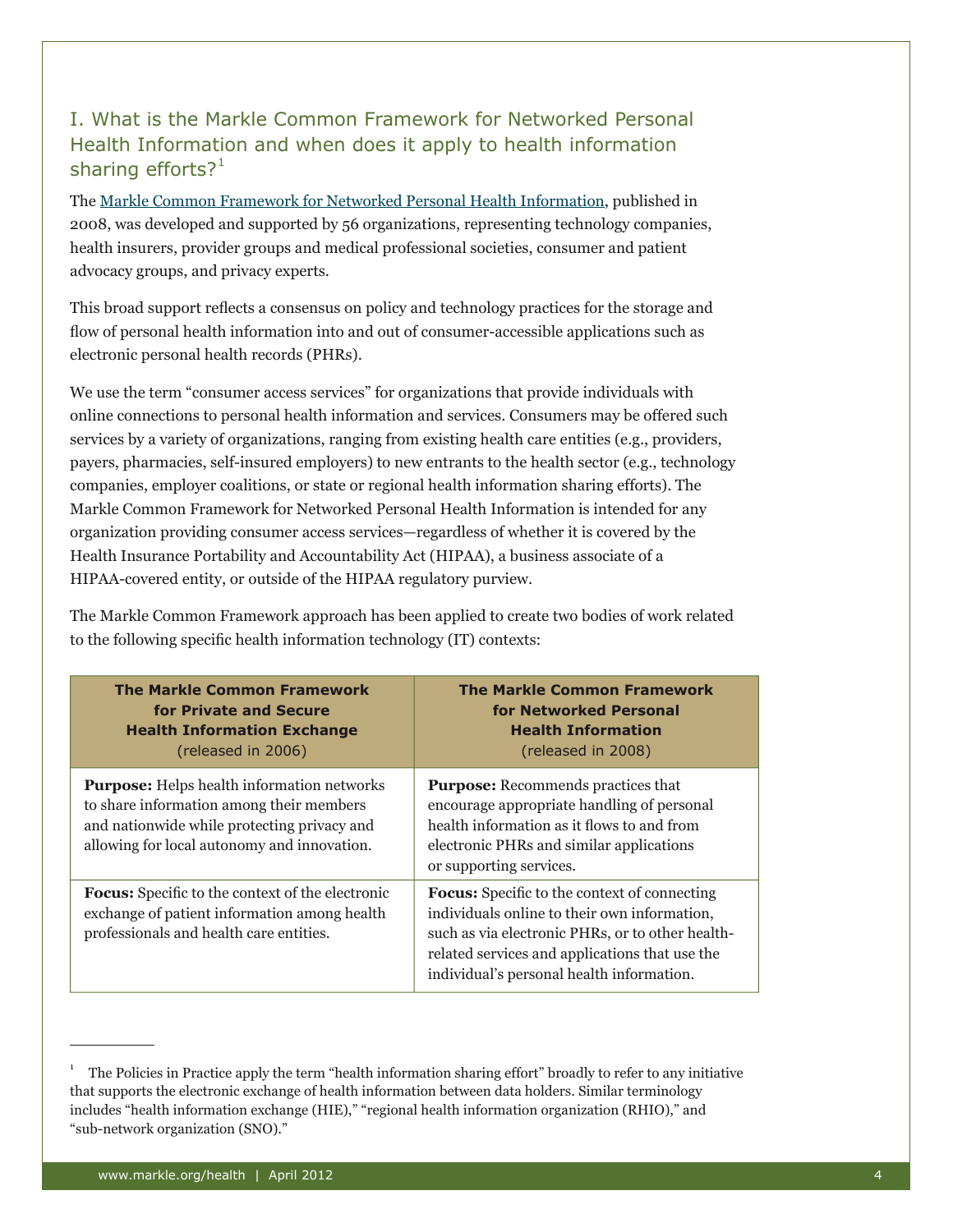Health information sharing efforts should implement all the elements of the [Markle Connecting](http://www.markle.org/health/markle-common-framework/connecting-professionals)  [for Health Common Framework for Private and Secure Health Information Exchange](http://www.markle.org/health/markle-common-framework/connecting-professionals) for electronic exchange of patient information among health professionals and health care entities.

If a health information sharing effort is also going to play a role in helping providers give patients access to their own information, then the policies and practices of the [Markle Common](http://www.markle.org/health/markle-common-framework/connecting-consumers)  [Framework for Networked Personal Health Information](http://www.markle.org/health/markle-common-framework/connecting-consumers) should also be applied to address the specific function of connecting individuals online to their own information.

As we outline in Questions 2 and 4 below, many health information sharing efforts are contemplating access for individuals through a variety of models, including service models for participating doctors and hospitals, to attain the patient engagement requirements of the Meaningful Use (MU) financial incentives.

#### II. Why is consumer access important and how are health information sharing efforts considering a role in helping to provide access for individuals?

Providing individuals with access to information captured about them is well-rooted in Fair Information Practice Principles (FIPPs) and is a basic expectation for health IT. Convenient access to one's own personal health information is a building block to helping people live healthier lives and get higher-quality and more cost-effective care. Roughly two-thirds of the American public and doctors support an individual's ability to view and download his/her personal health information online, according to a recent Markle Survey on Health in a Networked Life.<sup>2</sup>

By giving individuals convenient access to copies of their own information, organizations can help patients communicate better with health care providers and take an active role in transforming health care. Network-enabled efficiencies and safety improvements are more likely to occur if individuals and health care professionals act as partners who share access to and responsibility for updating personal health information. We describe this potential in the Markle Common Framework: [Consumers as Network Participants.](http://www.markle.org/health/markle-common-framework/connecting-consumers/network-participants)

**Juan Alaniz, Washington State:** Just as the goal for providers is not just acquisition of health IT, it's about them using health IT to transform how they deliver health care. For consumers, the goal is not just that they access their health information electronically. The goal is that by putting consumers in the driver's seat, they can become direct participants in their care, in collaboration with their physicians, and they can help direct how their health care will be delivered.

<sup>&</sup>lt;sup>2</sup> Markle Health in a Networked Life, "Public and Doctors Alike Support Allowing Individuals to Download Their Own Health Information," *Markle Foundation*, last modified January 31, 2011. [http://www.markle.](http://www.markle.org/publications/1441-public-and-doctors-alike-support-allowing-individuals-download-their-own-health-in) [org/publications/1441-public-and-doctors-alike-support-allowing-individuals-download-their-own-health-in](http://www.markle.org/publications/1441-public-and-doctors-alike-support-allowing-individuals-download-their-own-health-in) (accessed on February 22, 2012).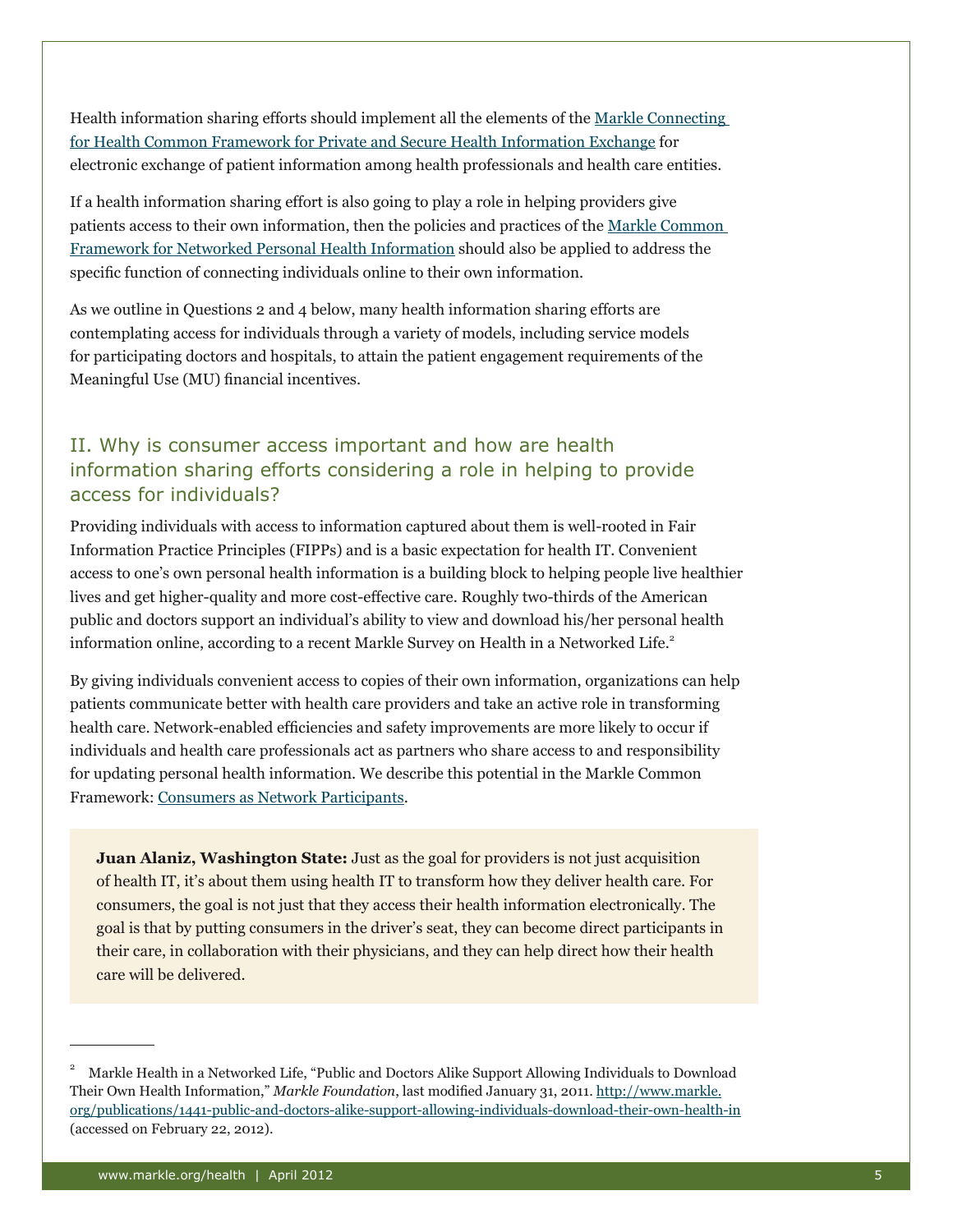In the last few years, several factors have accelerated the effort to connect consumers to their health care providers and their own information. As in other sectors, many health entities such as integrated delivery networks and health insurers recognize the value of and are emphasizing online connections with consumers to improve service, lower administrative costs, and remain competitive. The Health Information Technology for Economic and Clinical Health (HITECH) Act established that individuals have the right to obtain electronic copies of their information held in electronic health records (EHRs). The MU requirements under HITECH also have placed priority on patient access and engagement for providers and hospitals to qualify for federal financial incentives.

Section 13405 (e) of HITECH established an individual's right to request information in electronic format from EHRs and have it sent to a service of the individual's choosing. Although there may be varying interpretations as to whether this provision applies specifically to state or regional health information sharing efforts, it clearly establishes the basic expectation that health IT will help foster individual access to personal health information.

The MU requirements of the EHR Incentives Program include the delivery of electronic copies of personal health information to patients. For Stage 2 of this program, it has been proposed that patients should be able to view and download their information from participating providers and hospitals. Similarly, patient engagement is likely to be a focus for emerging requirements for Accountable Care Organizations (ACOs) within the Medicare Shared Savings Program.

Individual access is also addressed in a March 2012 Program Information Notice titled [Privacy](http://healthit.hhs.gov/portal/server.pt/gateway/PTARGS_0_0_8014_3335_21281_43/http%3B/wci-pubcontent/publish/onc/public_communities/_content/files/onc_hie_pin_003_final.pdf)  [and Security Framework Requirements and Guidance for the State Health Information Exchange](http://healthit.hhs.gov/portal/server.pt/gateway/PTARGS_0_0_8014_3335_21281_43/http%3B/wci-pubcontent/publish/onc/public_communities/_content/files/onc_hie_pin_003_final.pdf)  [Cooperative Agreement Program](http://healthit.hhs.gov/portal/server.pt/gateway/PTARGS_0_0_8014_3335_21281_43/http%3B/wci-pubcontent/publish/onc/public_communities/_content/files/onc_hie_pin_003_final.pdf) released by the Office of the National Coordinator for Health Information Technology (ONC).

As a result of all of these factors, several health information sharing efforts are seeking ways to help participating providers and hospitals fulfill these MU and health care reform requirements. These health information sharing efforts are contemplating how to enable providers' achievement of these requirements in a variety of ways. For example, some will seek to provide secure access directly to individuals to retrieve information such as medication lists or past lab results from doctors and hospitals. Alternatively, some may supply such information to the providers' EHRs, which, in turn, offer online access to individuals (through secure online patient portals or electronic PHRs). Yet another opportunity to provide individuals with access to their own health information is via secure e-mail. In all cases, the provider would have a primary role in engaging patient participation, which could help satisfy some of the requirements of these programs.

Notably, a health information sharing effort does not have to aggregate an individual's information in order to provide a useful service. Simply providing basic information such as record location services can be useful to both participating providers as well as patients. The information a health information sharing effort is able to make available to patients will reflect its larger structure and organization, and should respect the meaningful decisions individuals have made with the providers or entities with whom they have a relationship about whether and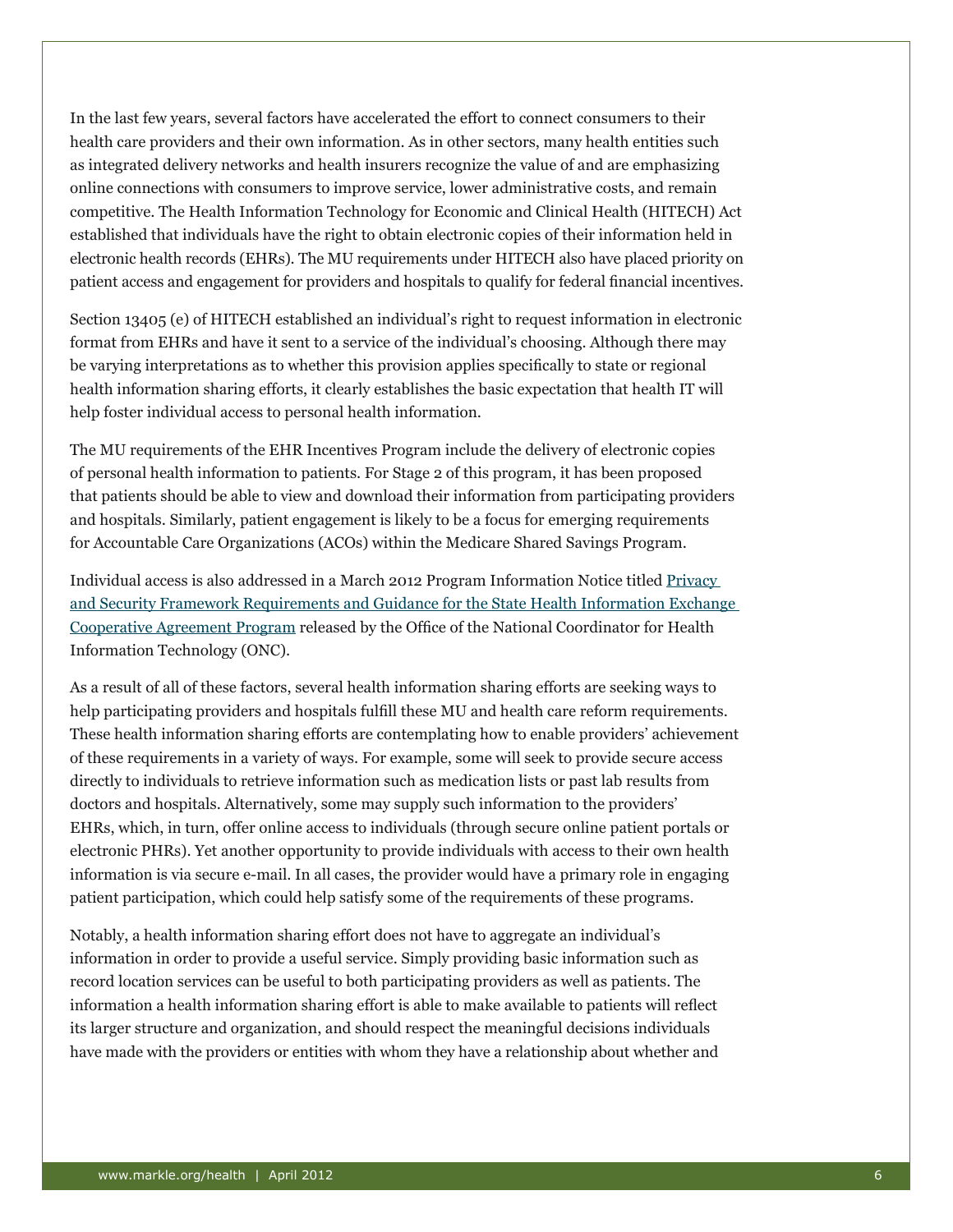how to share their health share their information. Regardless of the ways in which consumers may be ultimately given access to their personal health information, such access must be implemented with careful policies and practices in place to protect personal health information and earn the trust of the public and providers.

### III. What are the components of the Framework and how can they be incorporated in the procurement process for personal health information services?

The Markle Common Framework for Networked Personal Health Information is built upon a set of **core principles** that provide the foundation for managing personal health information within consumer-accessible data streams. These principles are based on accepted FIPPs. Each principle must be contextualized into a set of policy and technology practices that together protect privacy and enhance trust. All such policy and technology practice areas must be addressed in a sound and public way to provide adequate protections to consumers and to encourage trust across a network. (See **Appendix A** for the principles and **Appendix B** for the practice areas.)

A useful resource to implement the Markle Common Framework for Networked Personal Health Information is the detailed due diligence [Policy and Technology Checklists for Procurers and](http://www.markle.org/publications/1759-policy-and-technology-checklists-procurers-and-implementers)  [Implementers](http://www.markle.org/publications/1759-policy-and-technology-checklists-procurers-and-implementers). These tools were derived by analyzing the recommendations of each practice area, then developing a set of detailed questions that can be used as a checklist of recommended policy practices which may be used in requests for information (RFI), requests for proposals (RFP), procurement requirements or policy development discussion guides.

#### IV. What is a good starting point for individual access?

The ability for individuals to log in securely online to view and download pertinent health information, such as what is required for patient engagement under Meaningful Use, is a good starting place for enabling individual access.

The Markle Connecting for Health public-private collaboration has emphasized the download capability as a critical building block for patient engagement and market innovation.<sup>3</sup>

Implementing the online view and download capability for patients is not the same as developing and implementing a fully functional PHR. The basic requirements begin with **secure online access**, meaning that the identity of each individual given credentials to access his or her own data must be proofed to an acceptable level of accuracy, and the individual must present an acceptable token (e.g., unique username and password combination) upon login to get access to the data for view and/or to download.

 $3$  Markle Connecting for Health Work Group on Consumer Engagement, "Policies in Practice: The Download Capability," *Markle Foundation*, last modified August 31, 2010. [http://www.markle.org/](http://www.markle.org/publications/1198-policies-practice-download-capability) [publications/1198-policies-practice-download-capability](http://www.markle.org/publications/1198-policies-practice-download-capability) (accessed on February 22, 2012).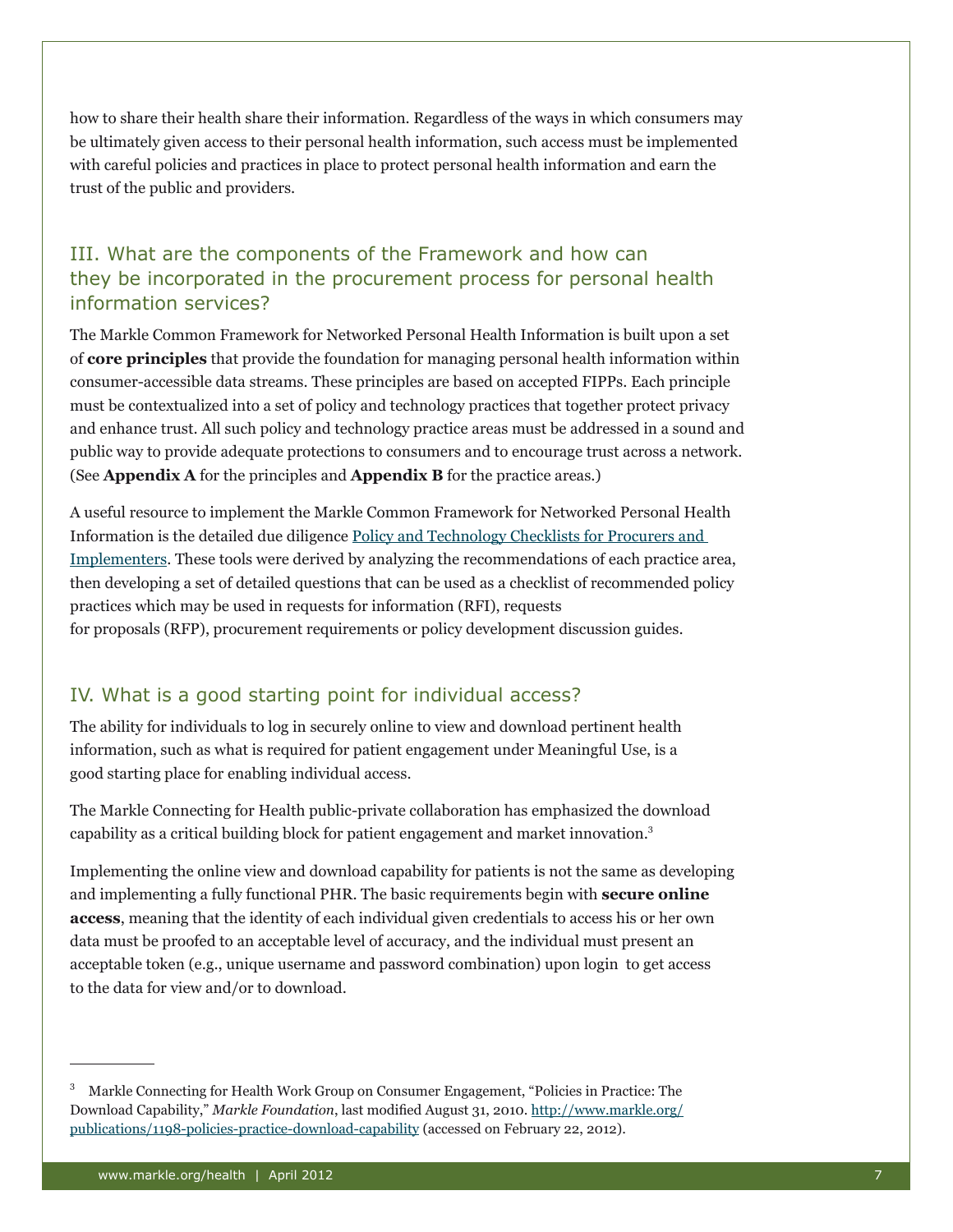Establishing an individual's identity and issuing authentication tokens for network access can be a significant barrier for health information sharing efforts or any entity that does not have a direct relationship with the patient. The solutions will depend on the relationship that the entity has with patients, or whether it can "bootstrap" identity proofing performed at participating provider organizations or other organizations that may have a relationship with the consumers.

The [CT2 g](http://www.markle.org/health/markle-common-framework/connecting-consumers/ct2)uide of the Markle Common Framework for Networked Personal Health Information has a detailed set of recommendations regarding identity proofing and monitoring, authentication tokens, and reliance on third parties for such services.

The second basic requirement is that logged-in individuals be able to **view and download** key information about themselves in human-readable formats. The MU patient engagement data sets are a good place to start, such as problem and medication lists, allergies, laboratory results, and clinical visit summaries (from eligible providers) and hospital discharge instructions (from eligible hospitals). Any entity offering the download capability should obtain **independent confirmation** from the individual (i.e., such as a "yes" response to a question) that the individual wants to download a copy of personal health information. Such independent confirmation should be obtained after presenting the individual with, at a minimum, the following **clearly stated information:**

*Health records can contain sensitive information.*

*If you download sensitive information to a shared or unsecured computer or device, others might see it.*

*You are responsible for protecting the information that you download, and for deciding with whom to share it.*

*Are you sure you want to download a copy of your personal health information to the computer or device you are using?*

With respect to download formats, **human-readability** is the minimum requirement. Additionally, if the data are available in the standardized clinical summary formats endorsed as MU standards (i.e., CCD or CCR), the patient should have an option to download that data in those formats. The bottom-line requirement for human readability ensures that people will not need to use a specific application or service to see their own health information. They should have the option of viewing and downloading their information in human-readable form through ubiquitous Internet browsers and common software formats (e.g., text, spreadsheet, or PDF).

By "human-readable," we mean information viewable and downloadable online should be in English or other language common to a provider's majority population of patients. It is ideal for the terminology to be as patient-friendly and free of medical jargon as possible, as well as translated into languages common to a provider's patient population. However, we do not recommend strict requirements for how understandable the information must be to patients at this time. It is more important to make the information available securely and conveniently online.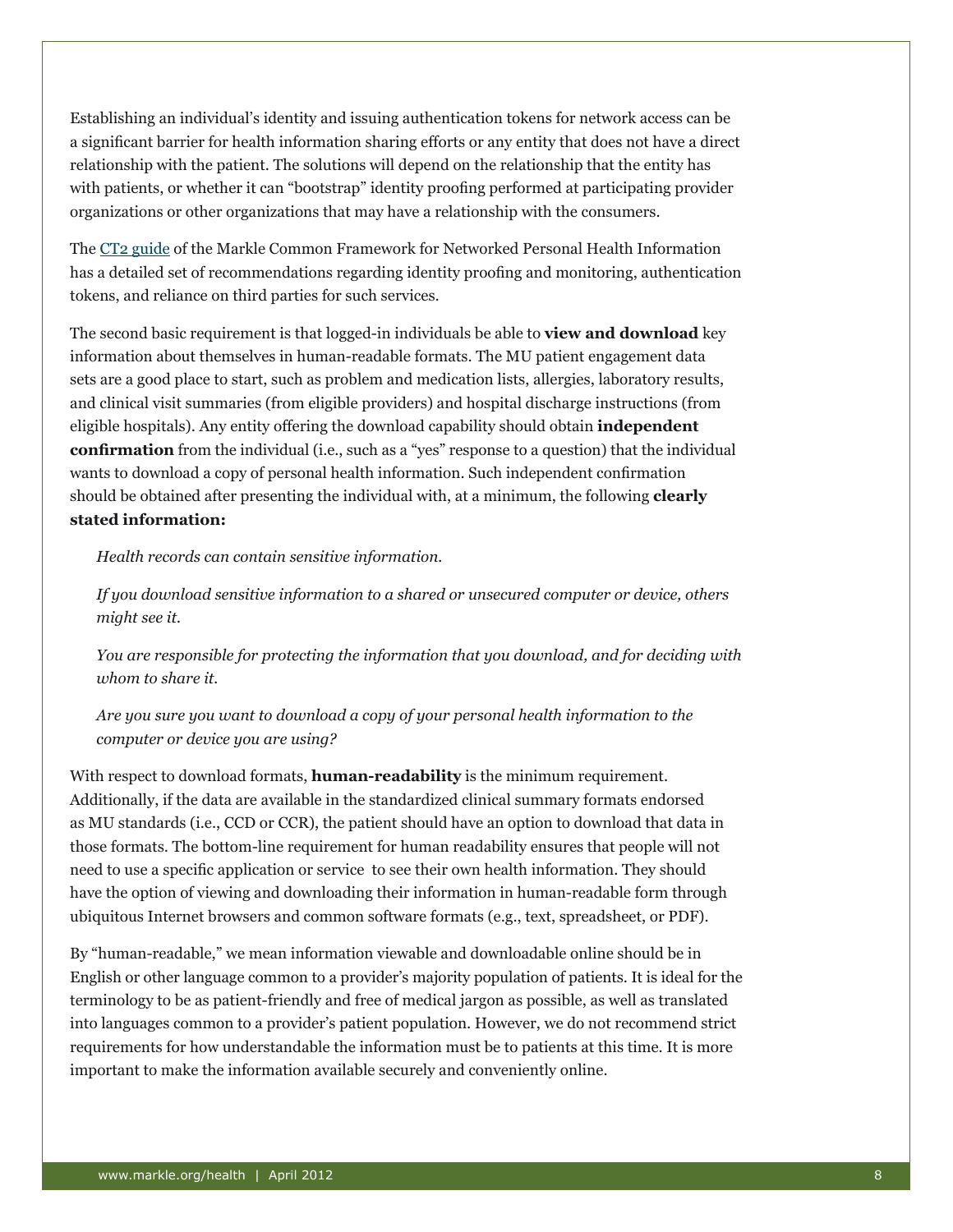The important distinction of a basic view and download capability is that the entity providing it does not also necessarily have to do the hard work of developing applications that allow consumers to use or manipulate their own health information. Once individuals download their information, they have the opportunity to choose from a variety of different services or offerings to manage and use the information further. The experience at the U.S. Department of Veterans Affairs (VA), and with the Medicare and TRICARE programs, demonstrate that the basic capability has value to patients and can spur private sector innovation. When the VA enabled patients to download their information, the private sector responded by demonstrating a wide range of applications that made that information useful to patients (making it easier to know when to take medications, storing medical images, and connecting with peers who have similar health conditions). As the download capability becomes a common feature, individuals may have a need for proxy services to organize and regularly update their personal health information.

The Markle Common Framework [Policies in Practice: The Download Capability](http://www.markle.org/publications/1198-policies-practice-download-capability) provides specific recommendations for health information sharing efforts and other data holders to enable patients to download their information, as well as policy considerations for enabling secure automated downloads through a variety of services.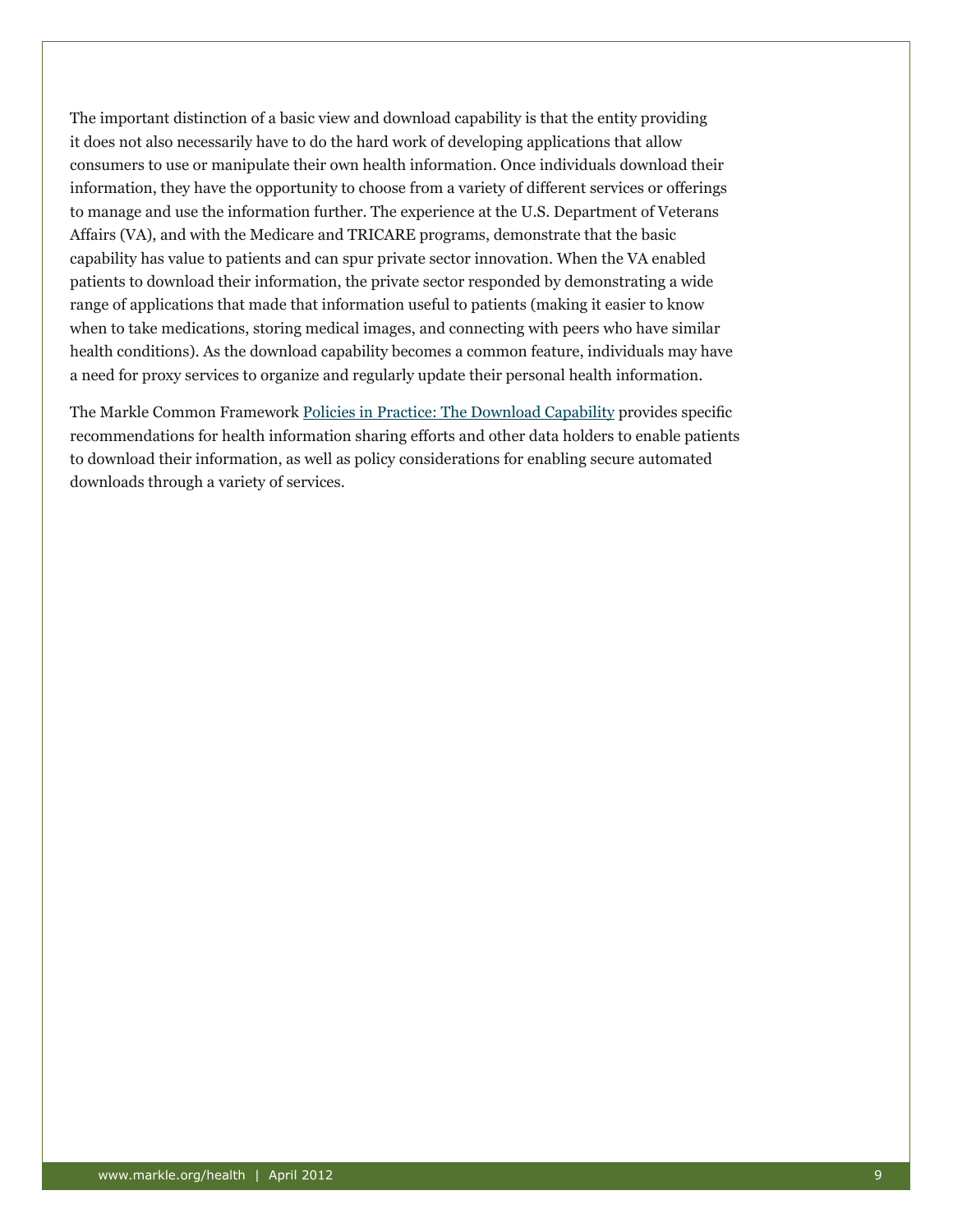## Appendix A

The Markle Common Framework for Networked Personal Health Information consists of Consumer Policy (CP) and Consumer Technology (CT) guides; it is a hallmark of the approach that policy and technology work together interdependently.

Here are the nine principles and their corresponding guides:

| <b>CORE POLICY PRINCIPLES</b>                                                                                                                                                                                                                                                                                                                                                                                                                                                    | <b>MARKLE COMMON FRAMEWORK</b><br>FOR NETWORKED PERSONAL HEALTH<br><b>INFORMATION PRACTICE AREAS</b>                                                                                               |
|----------------------------------------------------------------------------------------------------------------------------------------------------------------------------------------------------------------------------------------------------------------------------------------------------------------------------------------------------------------------------------------------------------------------------------------------------------------------------------|----------------------------------------------------------------------------------------------------------------------------------------------------------------------------------------------------|
| 1. Openness and transparency: Consumers<br>should be able to know what information has<br>been collected about them, the purpose of its<br>use, who can access and use it, and where it<br>resides. They should also be informed about<br>how they may obtain access to information<br>collected about them and how they may<br>control who has access to it.                                                                                                                    | • CP2: Policy Notice to Consumers                                                                                                                                                                  |
| 2. Purpose specification: The purposes for<br>which personal data are collected should be<br>specified at the time of collection, and the<br>subsequent use should be limited to those<br>purposes, or others that are specified on<br>each occasion of change of purpose.                                                                                                                                                                                                       | <b>CP2: Policy Notice to Consumers</b><br>٠<br>• CP3: Consumer Consent to Collections, Uses,<br>and Disclosures of Information<br>CT4: Limitations on Identifying Information<br>٠                 |
| 3. Collection limitation and data<br>minimization: Personal health information<br>should only be collected for specified<br>purposes and should be obtained by lawful<br>and fair means. The collection and storage<br>of personal health data should be limited to<br>that information necessary to carry out the<br>specified purpose. Where possible, consumers<br>should have the knowledge of or provide<br>consent for collection of their personal<br>health information. | <b>CP2: Policy Notice to Consumers</b><br>$\bullet$<br>• CP3: Consumer Consent to Collections, Uses,<br>and Disclosures of Information<br>CT4: Limitations on Identifying Information<br>$\bullet$ |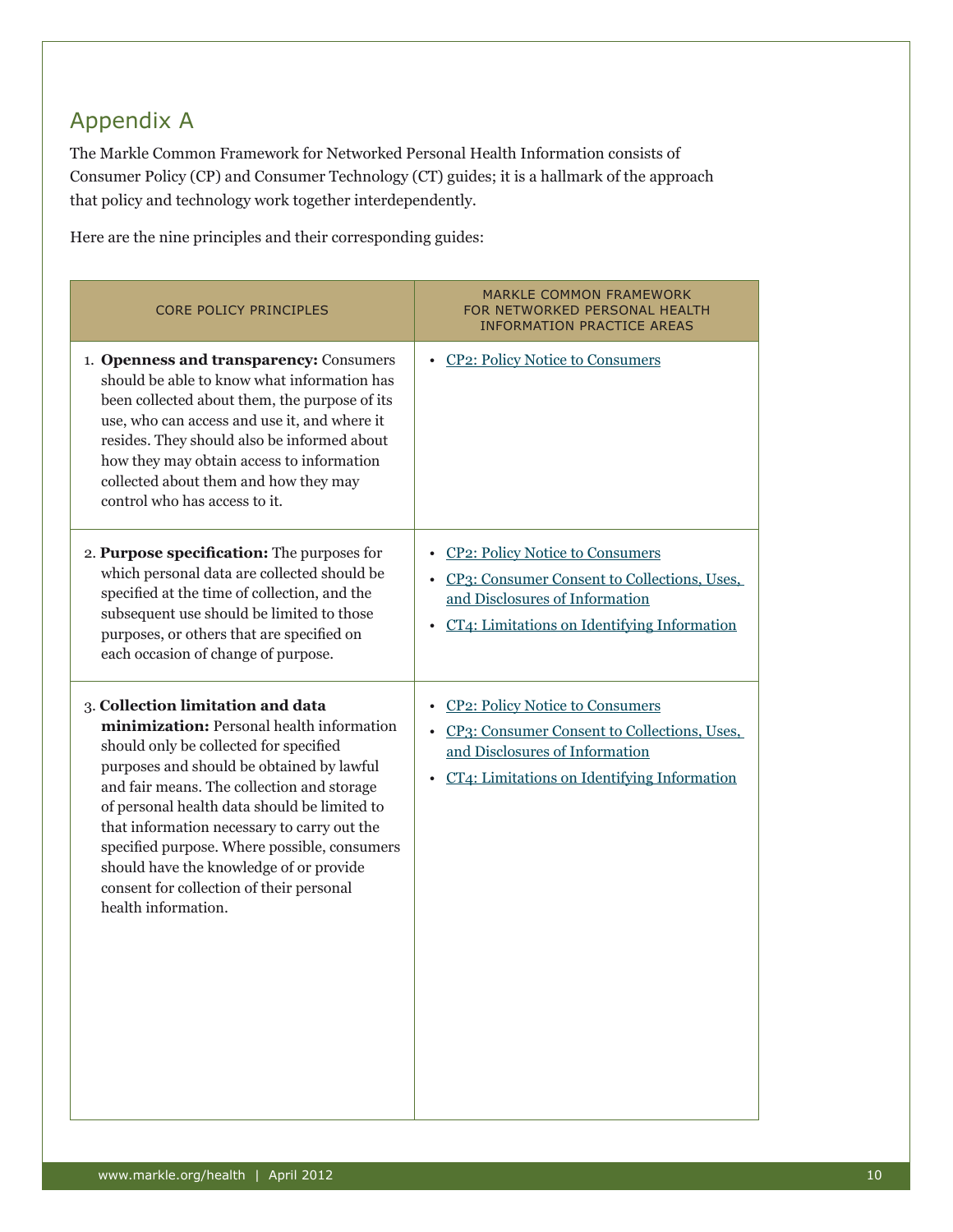| <b>CORE POLICY PRINCIPLES</b>                                                                                                                                                                                                                                                                                                | <b>MARKLE COMMON FRAMEWORK</b><br>FOR NETWORKED PERSONAL HEALTH<br><b>INFORMATION PRACTICE AREAS</b>                                                                                                                                                                                                                                          |
|------------------------------------------------------------------------------------------------------------------------------------------------------------------------------------------------------------------------------------------------------------------------------------------------------------------------------|-----------------------------------------------------------------------------------------------------------------------------------------------------------------------------------------------------------------------------------------------------------------------------------------------------------------------------------------------|
| 4. Use limitation: Personal data should not<br>be disclosed, made available, or otherwise<br>used for purposes other than those specified.                                                                                                                                                                                   | <b>CP2: Policy Notice to Consumers</b><br>٠<br>• CP3: Consumer Consent to Collections, Uses,<br>and Disclosures of Information<br>CP7: Discrimination and Compelled<br><b>Disclosures</b><br>CT3: Immutable Audit Trails<br>٠<br>CT4: Limitations on Identifying Information                                                                  |
| 5. Individual participation and control:<br>Consumers should be able to control access<br>to their personal information. They should<br>know who is storing what information on<br>them, and how that information is being<br>used. They should also be able to review the<br>way their information is being used or stored. | CP3: Consumer Consent to Collections, Uses,<br>$\bullet$<br>and Disclosures of Information<br>CP <sub>5</sub> : Notification of Misuse or Breach<br>CP7: Discrimination and Compelled<br>٠<br><b>Disclosures</b><br>CP8: Consumer Obtainment and Control of<br>Information<br>CT3: Immutable Audit Trails<br>CT5: Portablility of Information |
| 6. Data quality and integrity: All personal<br>data collected should be relevant to the<br>purposes for which they are to be used and<br>should be accurate, complete, and up-to-date.                                                                                                                                       | <b>CP6</b> : Dispute Resolution<br>٠<br>CP8: Consumer Obtainment and Control of<br>Information<br>CT2: Authentication of Consumers<br>CT3: Immutable Audit Trails                                                                                                                                                                             |
| 7. Security safeguards and controls:<br>Reasonable safeguards should protect<br>personal data against such risks as loss<br>or unauthorized access, use, destruction,<br>modification, or disclosure.                                                                                                                        | CP5: Notification of Misuse or Breach<br>٠<br>CT2: Authentication of Consumers<br>CT4: Limitations on Identifying Information<br>٠<br><b>CT6: Security and Systems Requirements</b><br>٠<br>CT7: An Architecture for Consumer<br>$\bullet$<br>Participation                                                                                   |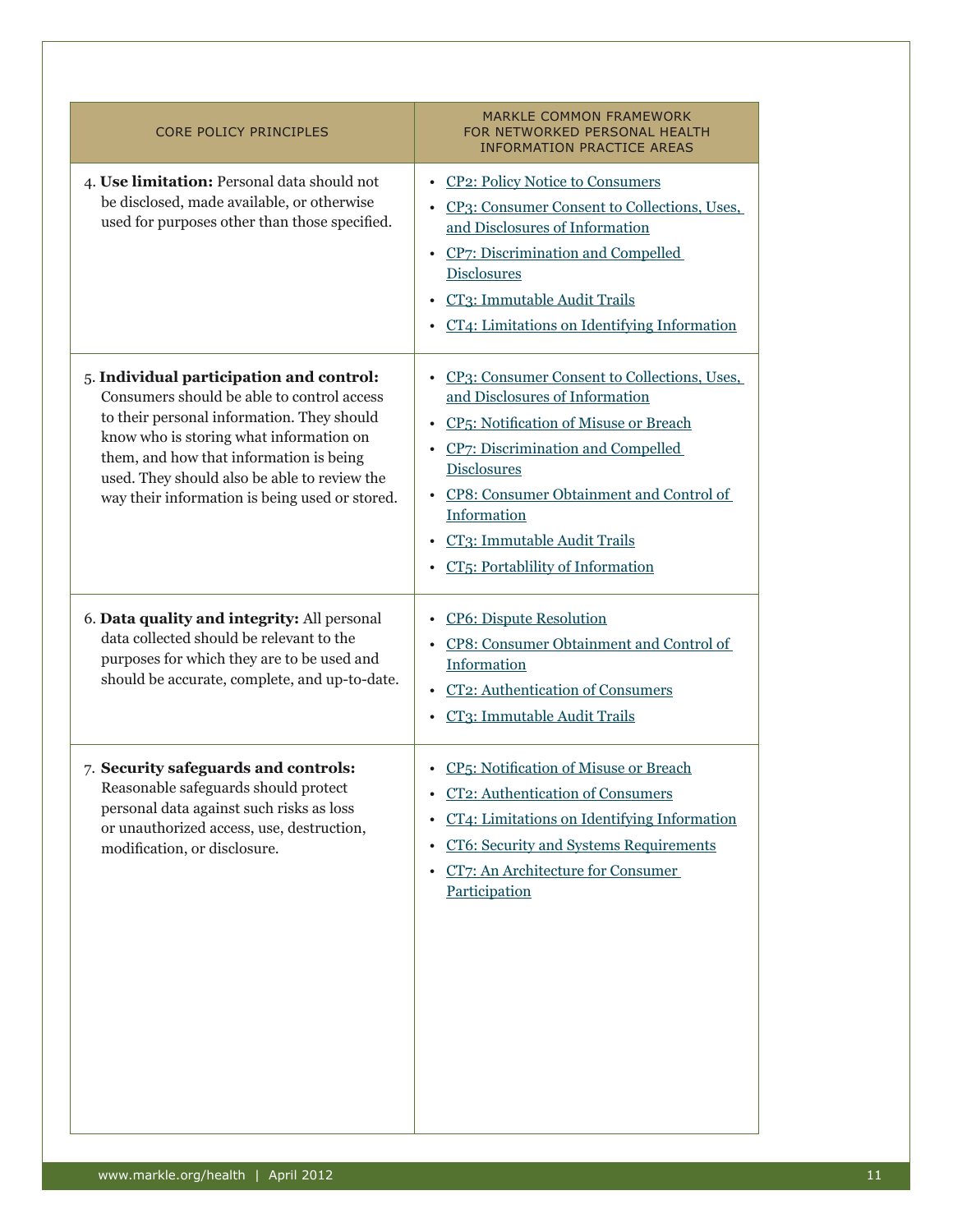| CORE POLICY PRINCIPLES                                                                                                                                   | MARKLE COMMON FRAMEWORK<br>FOR NETWORKED PERSONAL HEALTH<br><b>INFORMATION PRACTICE AREAS</b>                                                                                                                              |
|----------------------------------------------------------------------------------------------------------------------------------------------------------|----------------------------------------------------------------------------------------------------------------------------------------------------------------------------------------------------------------------------|
| 8. Accountability and oversight: Entities<br>in control of personal health information<br>must be held accountable for implementing<br>these principles. | • CP4: Chain-of-Trust Agreements<br>CP5: Notification of Misuse or Breach<br>$\bullet$<br><b>CP6: Dispute Resolution</b><br>$\bullet$<br><b>CP9: Enforcement of Policies</b><br>$\bullet$<br>• CT3: Immutable Audit Trails |
| 9. Remedies: Remedies must exist to address<br>security breaches or privacy violations.                                                                  | CP5: Notification of Misuse or Breach<br>$\bullet$<br><b>CP6: Dispute Resolution</b><br>$\bullet$<br>CP9: Enforcement of Policies<br>$\bullet$                                                                             |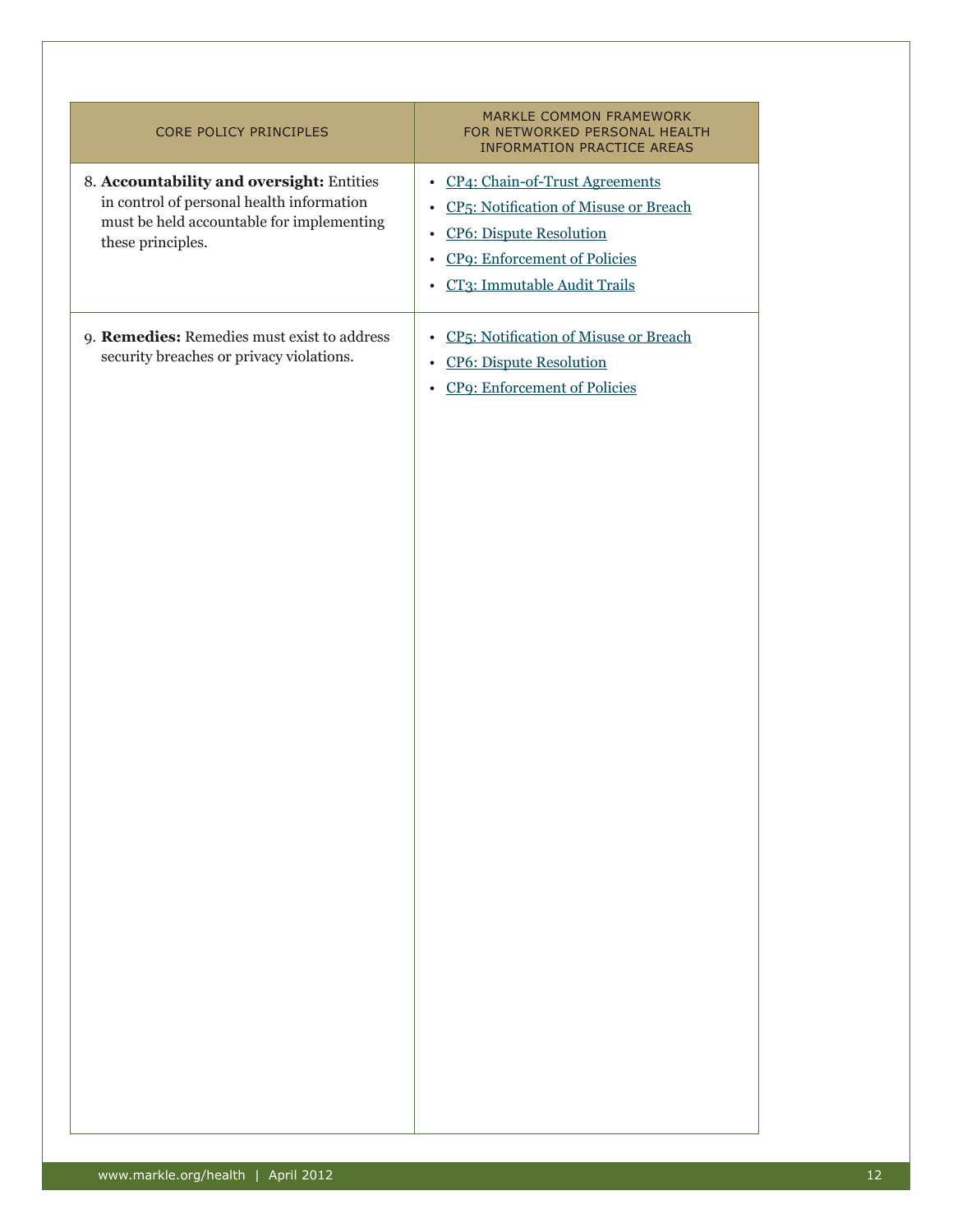## Appendix B

[Consumers as Network Participants:](http://www.markle.org/health/markle-common-framework/connecting-consumers/network-participants) Explains why consumer participation can be transformative in health care as it has been in other sectors; why networked personal health records (PHRs) are a vital tool to empowering consumers, and how policies can help guide an emerging industry.

[CP1: Policy Overview:](http://www.markle.org/health/markle-common-framework/connecting-consumers/cp1) Describes the policy landscape, including how the Health Information Portability and Accountability Act (HIPAA) as well as state and contract laws apply to emerging consumer data streams. Explains unregulated and regulated areas of the current environment, and argues for a voluntary common framework of policies.

[CP2: Policy Notice to Consumers:](http://www.markle.org/health/markle-common-framework/connecting-consumers/cp2) Recommends preferred practices for giving consumers access to the policies for collection, use, and disclosures of personal health information, including privacy and security practices, terms and conditions of use, and other relevant policies.

[CP3: Consumer Consent to Collections, Uses, and Disclosures of Information:](http://www.markle.org/health/markle-common-framework/connecting-consumers/cp3) Describes mechanisms to capture the consumer's agreement prior to any collection, use, or disclosure of personal data; explains why notice and consent are not sufficient by themselves in providing adequate protection for consumers.

[CP4: Chain-of-Trust Agreements:](http://www.markle.org/health/markle-common-framework/connecting-consumers/cp4) Describes the merits and limitations of contractual mechanisms among parties exchanging personal health information; recommends important limitations to place on unaffiliated third parties, including vendors, service providers, and others who receive personal data or de-identified data.

[CP5: Notification of Misuse or Breach:](http://www.markle.org/health/markle-common-framework/connecting-consumers/cp5) Discusses what to do if something goes wrong. Recommends that consumers be individually informed if their personal information was, or is reasonably believed to have been, disclosed or acquired by an unauthorized person or party in a form that carries significant risk of compromising the security, confidentiality, or integrity of personal information.

[CP6: Dispute Resolution](http://www.markle.org/health/markle-common-framework/connecting-consumers/cp6): Recommends that consumers be provided a clear and logical pathway to resolve disputes such as over breach or misuse, data quality or matching errors, allegations of unfair or deceptive trade practices, etc.

[CP7: Discrimination and Compelled Disclosures:](http://www.markle.org/health/markle-common-framework/connecting-consumers/cp7) Recommends policies to bar discrimination and "compelled disclosures," such as when the consumer's authorization for release of data is required in order to obtain employment, benefits, or other services.

[CP8: Consumer Obtainment and Control of Information:](http://www.markle.org/health/markle-common-framework/connecting-consumers/cp8) Covers several areas to facilitate the consumer's ability to electronically collect, store, and control copies of personal health information, including requesting data in an electronic format, allowing for proxy access to an account, requesting amendments, or disputing entries of data. Also covers appropriate retention of information in inactive accounts, and consumer requests to "delete" data and terminate their accounts.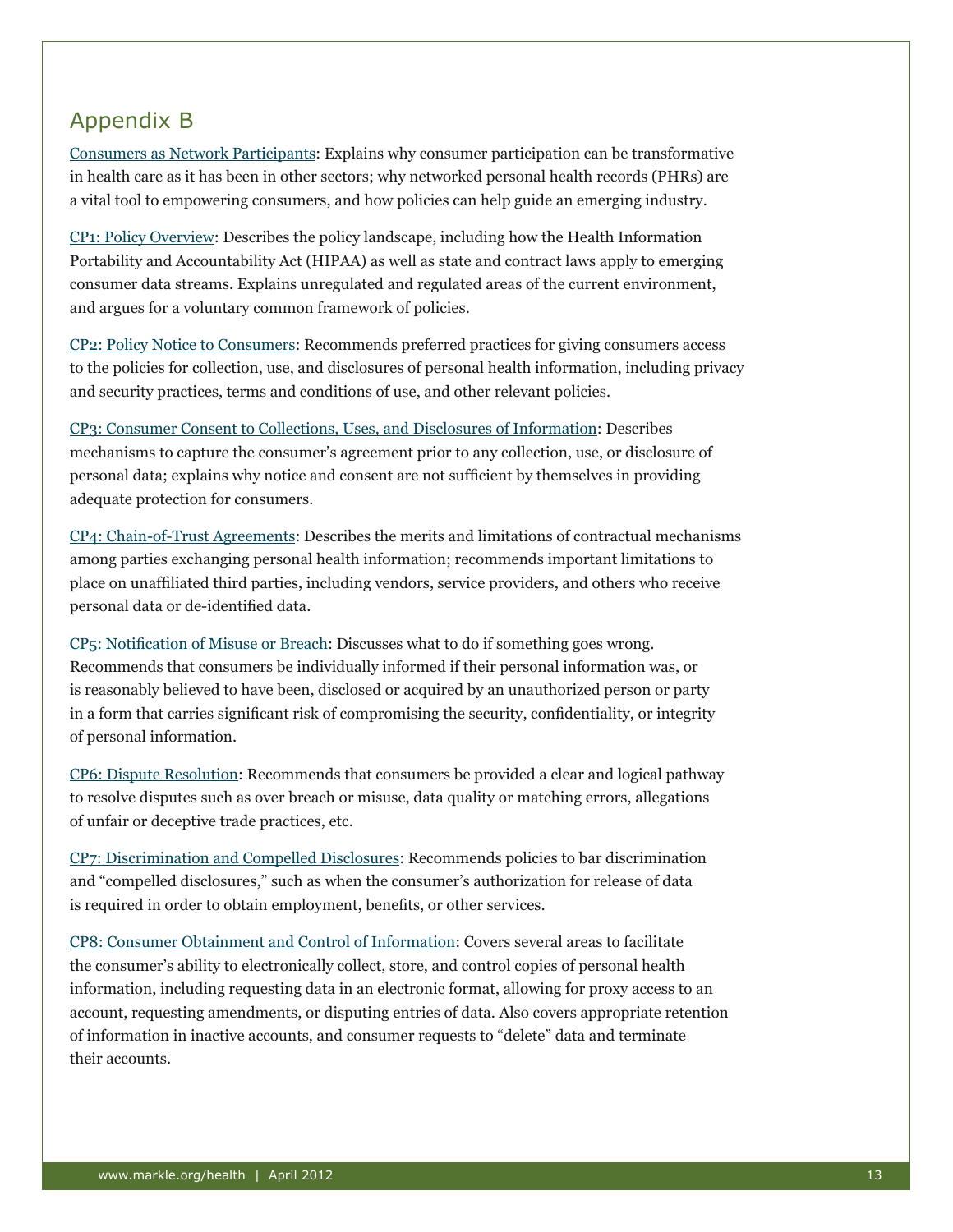[CP9: Enforcement of Policies:](http://www.markle.org/health/markle-common-framework/connecting-consumers/cp9) Raises the issue of how policies and practices should be enforced on the network; describes the pros and cons of several different enforcement mechanisms, including: enforcing current laws, amending and expanding HIPAA, creating new law to govern Consumer Access Services, encouraging self-attestation with third-party validation, and encouraging consumer-based ratings.

[CT1: Technology Overview](http://www.markle.org/health/markle-common-framework/connecting-consumers/ct1): Describes the complexity of emerging digital health data streams; explains how information can be combined to build revealing profiles of individuals; depicts how health care entities and consumer technology innovators operate under different cultures that can clash without basic rules of the road.

[CT2: Authentication of Consumers](http://www.markle.org/health/markle-common-framework/connecting-consumers/ct2): Provides a framework for establishing and confirming the identity of individual consumers so that they may participate on a network.

[CT3: Immutable Audit Trails:](http://www.markle.org/health/markle-common-framework/connecting-consumers/ct3) Recommends that audit trails be a basic requirement of PHRs and supporting services; explains the value of providing consumers with convenient electronic access to an audit trail as a mechanism to demonstrate compliance with use and disclosure authorization(s).

[CT4: Limitations on Identifying Information](http://www.markle.org/health/markle-common-framework/connecting-consumers/ct4): Recommends strong limitations on disclosures of identifying data to third parties. Supports disclosures only of those data that are reasonably necessary to perform the limited function(s) to which the third parties are authorized. Provides a caveat about considering data "de-identified."

[CT5: Portability of Information:](http://www.markle.org/health/markle-common-framework/connecting-consumers/ct5) Highlights the importance of the consumer's ability to export and import information in industry-standard formats as they become available.

[CT6: Security and Systems Requirements:](http://www.markle.org/health/markle-common-framework/connecting-consumers/ct6) Provides a brief outline on basic security protections. Recommends continuous monitoring of industry practices and threats, as well as personnel training and strict policies regarding who can access consumer data, and consequences for security violations.

[CT7: An Architecture for Consumer Participation](http://www.markle.org/health/markle-common-framework/connecting-consumers/ct7): Provides a view on how Consumer Access Services can fit within the Connecting for Health approach to architecture for a Nationwide Health Information Network (NHIN).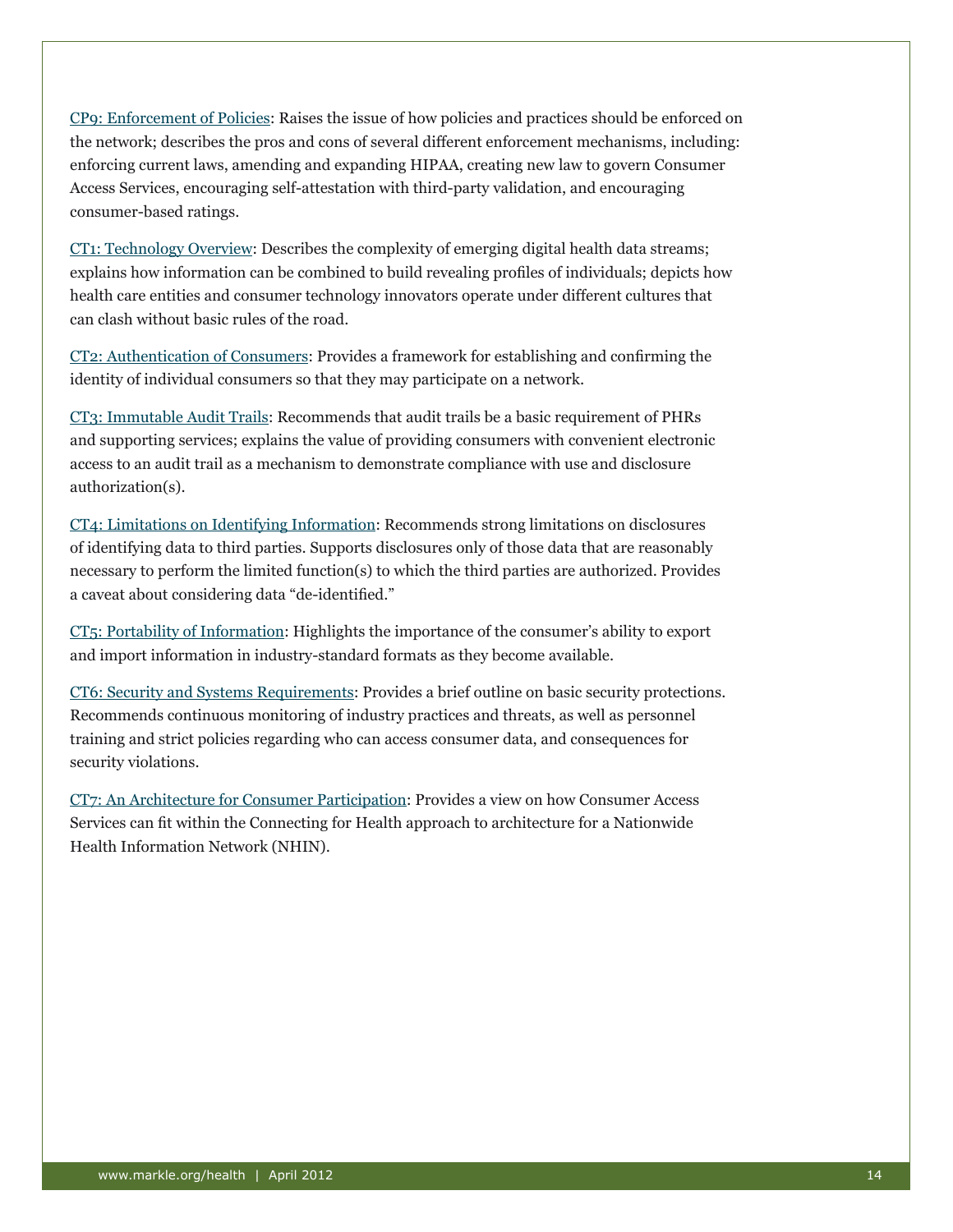### <span id="page-14-0"></span>Acknowledgements

#### Markle Connecting for Health HIE Advisory Committee

#### **Committee Members**

**Phyllis Albritton** Colorado Regional Health Information Organization (past)

**Hunt Blair\***  Department of Vermont Health Access

**Allen Briskin**, JD Pillsbury Winthrop Shaw Pittman, LLP

**Jennifer Covich Bordenick**  eHealth Initiative

**Carol C. Diamond**, MD, MPH Markle Foundation

**Joyce Dubow** AARP Office of Policy and Strategy

**Vicki Estrin** C3 Consulting, LLC

**Lorraine Fernandes** IBM Information Management

**Linda Fischetti**, RN, MS United States Veterans Health Administration

**Liza Fox-Wylie** Colorado Regional Health Information Organization

**Mark Frisse**, MD, MBA, MSc Vanderbilt Center for Better Health

**Melissa Goldstein**, JD The George Washington University Medical Center

**Adrian Gropper**, MD HealthURL

**Jim Hansen** Dossia Consortium

**Joseph Heyman** OptumInsight

**Gerry Hinkley**, JD Pillsbury Winthrop Shaw Pittman, LLP

**Zachery Jiwa\***  Louisiana Department of Health & Hospitals, State of Louisiana

**Ted Kremer** Greater Rochester Regional Health Information Organization

**Alice Leiter**, JD National Partnership for Women & Families

**Patricia MacTaggart** The George Washington University School of Public Health and Health Services

**Linda Malek**, JD Moses & Singer, LLP

**Janet Marchibroda** Health Information Technology Initiative, Bipartisan Policy Center

**Deven McGraw**, JD, MPH, LLM Health Privacy Project, Center for Democracy & Technology

**Amanda Heron Parsons**,**\*** MD Primary Care Information Project, NYC Department of Health & Mental Hygiene

**Gina Bianco Perez**, MPA Advances in Management, Inc.